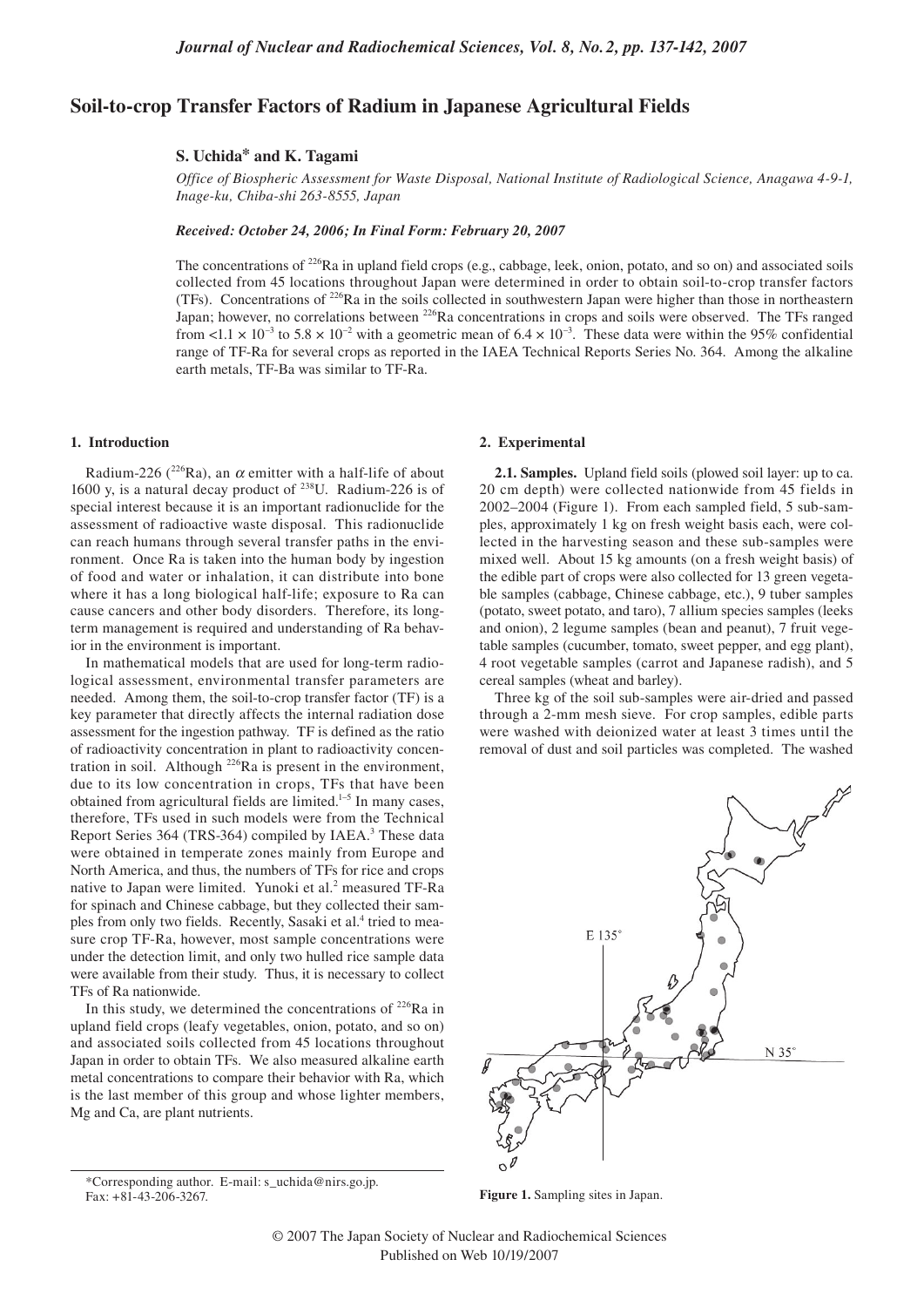parts were paper-towel dried, chopped and freeze-dried except for taro which was also peeled before chopping. For leek samples, green and white parts were separated. Leaves of Japanese radish are also edible parts so that roots and leaves were separated and elemental compositions of both of them were measured. Finally, 45 soil samples and 51 crop part samples were obtained.

**2.2. Measurements.** For the soil samples, about 60 g of each pretreated soil sample were charged and sealed into a plastic vessel. These samples were kept at room temperature for more than 30 days to reach an equilibrium condition with progeny nuclides of  $^{226}$ Ra, that is,  $^{222}$ Rn,  $^{218}$ Po,  $^{214}$ Pb, and  $^{214}$ Bi. Then, the concentration of  $2^{14}Pb$  was measured with a Ge detector system (Seiko EG&G Ortec) from which  $^{226}$ Ra could be calculated. To check the accuracy of the method, we used two reference materials, IAEA-315 (marine sediment) and IAEA-368 (Pacific Ocean sediment).

In order to measure 226Ra, a chemical separation was carried out using about 15 g of each incinerated crop sample (450 °C, 24 h). Use of 5 g of incinerated crop has been recommended for the standard method used in Japan.<sup>6</sup> However, to obtain a lower level for the detection limit (DL), we tripled the sample amount in the present study. The radiochemical separation steps were the same as used in the standard method.<sup>6</sup> Since there is no stable Ra isotope, the chemical yield of Ra was obtained using barium (Ba), which is just above Ra in the periodic table. This selection was based on their similar chemical behaviors. In brief, the separation method was as follows: 30 mL of  $HNO<sub>3</sub>$  (1 + 1) were added to the incinerated sample and this was evaporated to dryness. The dried material was dissolved in HCl  $(1 + 1)$ , and the residue was removed by filtration. After addition of Ba, Ra was coprecipitated with BaSO<sub>4</sub> and Ba recovery was measured by a gravimetric method. The sample was then dissolved in EDTA-4Na solution and 10 mL of organic solvent (Scintisol AL-1) were added. The mixture was kept for two weeks to reach radioactivity equilibrium with  $222$ Rn. Then, the organic layer that includes only  $222$ Rn was collected and the radioactivity of 222Rn was measured with a liquid scintillation counter (Aloka, LB-2 or LB-5). From the counts, 226Ra was calculated. No reference materials were used for plant samples, but, in order to obtain counting efficiency, we used a standard  $^{226}$ Ra solution and  $^{222}$ Rn was extracted.

For comparison, we measured concentrations of four alkaline earth metals, Mg, Ca, Sr, and Ba, and also U and Th by inductively coupled plasma mass spectrometry (ICP-MS) using a part of each soil and crop sample. The ICP-MS samples were thoroughly ground into fine powder and stored at room temperature. Before measurements, the samples were oven dried at 80 °C. We have reported method details elsewhere.<sup>7</sup>

## **3. Results and Discussion**

**3.1. 226Ra concentrations in soils and crops.** The concentrations of 226Ra in the soil and the crop samples are listed in Table 1. The concentrations of  $^{226}$ Ra in upland soil samples ranged from 13.9 to 60.3 Bq kg<sup>-1</sup>-dry. Since the main island of Japan is geologically classified into two parts at the Itoigawa-Shizuoka Tectonic Line, the <sup>226</sup>Ra concentrations in samples collected in the northeastern and southwestern parts of Japan were compared and their probability distributions are plotted in Figure 2. T-test  $(p < 0.01)$  showed that the concentrations were higher in the southwestern part (geometric mean: 36.5 Bq  $kg^{-1}$ ) than in the northeastern part (geometric mean: 25.7 Bq  $kg^{-1}$ ), possibly due to geological differences between these areas.

Since potato, sweet potato, carrot, and Japanese radish samples were not peeled,  $^{226}$ Ra contamination from soil particles that remained on the crop surface was suspected. In order to check for remaining soil particle amounts in these crop sam-

ples, Ti concentrations were checked.<sup>7</sup> The results showed that Ti concentrations in tuber and root vegetable samples were lower than in green vegetable samples which were not in contact with soil. Thus we assumed that <sup>226</sup>Ra contamination due to soil particles was negligible.<br>Radium-226 is a progeny nuclide of  $^{238}$ U and the half-life of

 $226$  Ra is shorter than that of  $238$ U, thus, after a long time, their radioactivities reach an equilibrium in soil. Thus, radioactivities between 226Ra and U are compared as shown in Figure 3. We also compared Th radioactivities with <sup>226</sup>Ra ones because U and Th behave similarly geologically. In northeastern Japanese soil samples, correlations between <sup>226</sup>Ra and both U and Th were high (t-test,  $p < 0.001$ ); in particular, U and <sup>226</sup>Ra had a 1:1 radioactivity ratio which means that they reached equilibrium. Southwestern soil samples had lower correlations for U and Th compared to northeastern soil samples, though U and 226Ra in the southwestern soil samples had a 1:1 radioactivity ratio as well. The results implied that <sup>226</sup>Ra and U reached an equilibrium in these soil samples; however, we must consider the effect of excess U which could come from phosphatic fertilizers. Previously, we estimated that about 50% of total  $^{238}$ U in upland field soils came from these fertilizers.<sup>8</sup> It is known that  $^{226}$ Ra is included in the fertilizers<sup>9,10</sup> and their use in agricultural fields must have a small contribution as external radiation to the population. Thus, using the previously reported approach,<sup>8</sup> we estimated <sup>226</sup>Ra from the fertilizers ( $Ra_{ess}$ ) as follows:

 $Ra_{ess} = Ra_{total} - [Th_{obs}] \times U/Th_N \times A$ ,

where  $Ra<sub>total</sub>$  is the total <sup>226</sup>Ra radioactivity concentration in a soil sample,  $[Th<sub>obs</sub>]$  is Th concentration in the soil,  $U/Th<sub>N</sub>$  is the average value of naturally observed [U]/[Th] concentration ratio (0.23), and *A* is a conversion factor from U concentration to <sup>226</sup>Ra radioactivity since 1 mg kg<sup>-1</sup> U is equal to 12.3 Bq kg<sup>-1</sup> of <sup>226</sup>Ra when U and <sup>226</sup>Ra reach equilibrium.

The  $Ra_{ess}$  values were 2.9–31.6 Bq kg<sup>-1</sup> in the southwestern part (geometric mean: 15.5 Bq kg<sup>-1</sup>) and 1.7-26.4 Bq kg<sup>-1</sup> in the northeastern part (geometric mean:  $14.3$  Bq kg<sup>-1</sup>). No regional difference was observed by t-test. Concerning the contributing percentages of Ra<sub>ess</sub> to total <sup>226</sup>Ra in soil samples,

Figure 2. Probability distributions of <sup>226</sup>Ra concentrations in agricultural soils collected from northeastern and southwestern parts of Japan.

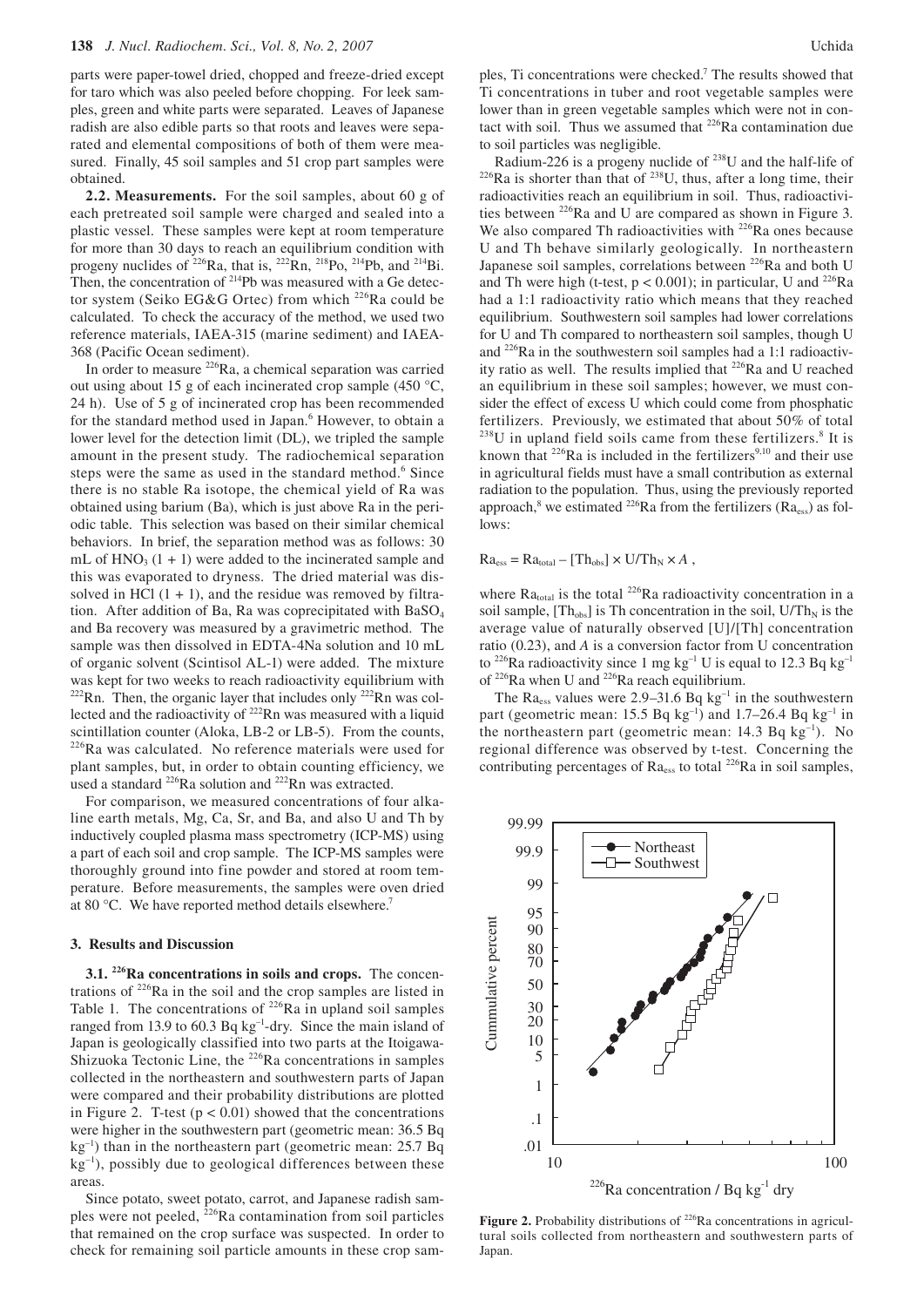**TABLE 1: Concentrations of 226Ra in soil and crop samples on dry weight basis and transfer factors**

|                          | Latin name                      | <sup>226</sup> Ra concentration / Bq $kg^{-1}$<br>TF ( $\times 10^{-3}$ ) |                         |                       |  |
|--------------------------|---------------------------------|---------------------------------------------------------------------------|-------------------------|-----------------------|--|
| Crop name                |                                 | Soil                                                                      | Crop                    |                       |  |
| Cabbage                  | Brassica oleracea var. capitata | 0.9<br>$20.5 \pm$                                                         | 0.105<br>$\pm$ 0.015    | 5.1<br>$\pm$ 0.8      |  |
| Cabbage                  | Brassica oleracea var. capitata | 26.1<br>$\pm$<br>-1.0                                                     | 0.594<br>0.019<br>$\pm$ | 22.8<br>1.1<br>$\pm$  |  |
| Cabbage                  | Brassica oleracea var. capitata | 39.0<br>1.0<br>$\pm$                                                      | 0.409<br>$\pm$ 0.014    | 10.5<br>$\pm$ 0.5     |  |
| Cabbage                  | Brassica oleracea var. capitata | 22.5<br>0.9<br>$\pm$                                                      | $\pm$ 0.022<br>0.242    | $\pm$ 1.1<br>10.8     |  |
| Cabbage                  | Brassica oleracea var. capitata | 23.8<br>0.8<br>$\pm$                                                      | 0.118<br>$\pm$ 0.015    | 5.0<br>0.7<br>$\pm$   |  |
| Chinese cabbage          | Brassica rapa L.                | 13.9<br>1.1<br>$\pm$                                                      | 0.594<br>$±$ 0.029      | $\pm$ 3.9<br>42.7     |  |
| Chinese cabbage          | Brassica rapa L.                | 36.5<br>0.9<br>$\pm$                                                      | 0.466<br>0.025<br>$\pm$ | 12.8<br>$\pm$ 0.7     |  |
| Spinach                  | Spinacia oleracea L.            | 28.8<br>0.9<br>$\pm$                                                      | 0.226<br>0.038<br>$\pm$ | 7.8<br>1.3<br>$\pm$   |  |
| Lettuce                  | Lactuca sativa L.               | 41.7<br>-1.1<br>$\pm$                                                     | 0.323<br>$\pm$ 0.031    | $\pm$ 0.8<br>7.7      |  |
| Lettuce                  | Lactuca sativa L.               | 30.9<br>0.9<br>$\pm$                                                      | < 0.128                 |                       |  |
| Carrot (leaves)          | Daucus carota L.                | 42.8<br>0.9<br>$\pm$                                                      | 1.147<br>$±$ 0.046      | 26.8<br>1.2<br>$\pm$  |  |
| Japanese radish (leaves) | Raphanus sativus L.             | 60.3<br>1.2<br>$\pm$                                                      | 0.463<br>0.023<br>$\pm$ | 7.7<br>$\pm$ 0.4      |  |
| Nozawana                 | Brassica rapa var. hakabura     | 0.8<br>17.6<br>$\pm$                                                      | 0.522<br>$\pm$ 0.046    | 29.7<br>$\pm$ 2.9     |  |
| Leek (green)             | Allium fistulosum               | 1.0<br>20.1<br>$\pm$                                                      | 0.125<br>0.021<br>$\pm$ | 6.2<br>1.1<br>$\pm$   |  |
| Leek (green)             | Allium fistulosum               | 16.5<br>$\pm$ 0.8                                                         | $\pm$ 0.015<br>0.313    | 1.3<br>19.0<br>$\pm$  |  |
| Leek (green)             | Allium fistulosum               | $25.4 \pm$<br>0.9                                                         | 0.416<br>$\pm$ 0.018    | $\pm$ 0.9<br>16.4     |  |
| Leek (green)             | Allium fistulosum               | 29.9<br>0.9<br>$\pm$                                                      | 1.723<br>$±$ 0.047      | 2.4<br>57.6<br>$\pm$  |  |
| Leek (white)             | Allium fistulosum               | 20.1<br>-1.0<br>$\pm$                                                     | $0.116 \pm 0.014$       | 5.8<br>$\pm$ 0.8      |  |
| Leek (white)             | Allium fistulosum               | 16.5<br>0.8<br>$\pm$                                                      | < 0.331                 |                       |  |
| Leek (white)             | Allium fistulosum               | 0.9<br>29.9<br>$\pm$                                                      | $\pm$ 0.035<br>0.835    | 27.9<br>1.5<br>$\pm$  |  |
| Leek (white)             | Allium fistulosum               | 0.9<br>25.4<br>$\pm$                                                      | 0.414<br>0.105<br>$\pm$ | 16.3<br>$\pm$ 4.2     |  |
| Onion                    | Allium cepa L.                  | 36.5<br>0.9<br>$\pm$                                                      | 0.074<br>$\pm$ 0.007    | 2.0<br>0.2<br>$\pm$   |  |
| Onion                    | Allium cepa L.                  | 26.1<br>0.9<br>$\pm$                                                      | < 0.029                 |                       |  |
| Onion                    | Allium cepa L.                  | 43.9<br>1.0<br>$\pm$                                                      | 0.152<br>$\pm$ 0.010    | 0.2<br>3.5<br>$\pm$   |  |
| Carrot                   | Daucus carota L.                | 42.8<br>0.9<br>$\pm$                                                      | 1.431<br>0.048<br>$\pm$ | 33.4<br>1.3<br>$\pm$  |  |
| Japanese radish          | Raphanus sativus L.             | $\pm$ 1.2<br>60.3                                                         | 0.219<br>$\pm$ 0.030    | $\pm$ 0.5<br>3.6      |  |
| Japanese radish          | Raphanus sativus L.             | 33.7<br>1.1<br>$\pm$                                                      | 0.519<br>$\pm$ 0.031    | 15.4<br>-1.0<br>$\pm$ |  |
| Japanese radish          | Raphanus sativus L.             | 1.1<br>38.0<br>$\pm$                                                      | 0.406<br>$±$ 0.026      | 10.7<br>$\pm$ 0.8     |  |
| Potato                   | Solanum tuberosum L.            | 22.7<br>$\pm$ 1.0                                                         | 0.039<br>0.007<br>$\pm$ | $\pm$ 0.3<br>1.7      |  |
| Potato                   | Solanum tuberosum L.            | 35.7<br>0.9<br>士                                                          | 0.040<br>0.004<br>土     | $1.1 \pm 0.1$         |  |
| Potato                   | Solanum tuberosum L.            | 1.0<br>48.9<br>$\pm$                                                      | ± 0.009<br>0.122        | $\pm$ 0.2<br>2.5      |  |
| Potato                   | Solanum tuberosum L.            | 31.7<br>0.9<br>$\pm$                                                      | ± 0.008<br>0.083        | $\pm$ 0.3<br>2.6      |  |
| Potato                   | Solanum tuberosum L.            | 33.9<br>$\pm$ 1.0                                                         | $0.066 \pm 0.010$       | 1.9<br>$\pm$ 0.3      |  |
| Sweet potato             | Ipomoea batatas L.              | $28.5 \pm 0.9$                                                            | 0.047<br>$\pm$ 0.006    | $\pm$ 0.2<br>1.7      |  |
| Sweet potato             | Ipomoea batatas L.              | 16.0<br>$\pm$ 0.6                                                         | $\pm$ 0.005<br>0.040    | $\pm$ 0.3<br>2.5      |  |
| Taro                     | Colocasia esculenta             | 45.5<br>1.0<br>$\pm$                                                      | 0.113<br>$\pm$ 0.013    | 2.5<br>$\pm$ 0.3      |  |
| Taro                     | Colocasia esculenta             | 39.3<br>$\pm$ 1.0                                                         | < 0.051                 |                       |  |
| Cucumber                 | Cucumis sativus L.              | $29.1 \pm 0.9$                                                            | 0.212<br>$\pm$ 0.033    | 7.3<br>$\pm$<br>1.1   |  |
| Sweet pepper             | Capsicum annuum L.              | $33.3 \pm 1.0$                                                            | 0.111<br>$\pm$ 0.015    | 3.3<br>$\pm$ 0.5      |  |
| Sweet pepper             | Capsicum annuum L.              | $30.8 \pm 1.0$                                                            | < 0.073                 |                       |  |
| Tomato                   | Solanum lycopersicum L.         | $43.5 \pm 0.9$                                                            | < 0.047                 |                       |  |
| Tomato                   | Solanum lycopersicum L.         | 41.9 $\pm$<br>1.0                                                         | < 0.063                 |                       |  |
| Egg plant                | Solanum melongena L.            | $19.6 \pm 1.0$                                                            | < 0.070                 |                       |  |
| Egg plant                | Solanum melongena L.            | $41.8 \pm 1.0$                                                            | $\pm$ 0.018<br>0.085    | 2.0<br>$\pm$ 0.4      |  |
| Soybean                  | Glycine max                     | $30.0 \pm 0.9$                                                            | $\pm$ 0.010<br>0.101    | $\pm$ 0.3<br>3.4      |  |
| Peanut                   | Arachis hypogaea L.             | $\pm$ 0.8<br>17.5                                                         | 0.120<br>$\pm$ 0.006    | $\pm$ 0.4<br>6.9      |  |
| Wheat                    | Triticum aestivum L.            | 35.5<br>$\pm$ 1.1                                                         | 0.171<br>$±$ 0.005      | 4.8<br>$\pm$ 0.2      |  |
| Wheat                    | Triticum aestivum L.            | $24.9 \pm 1.0$                                                            | 0.123<br>$\pm$ 0.006    | $\pm$ 0.3<br>4.9      |  |
| Wheat                    | Triticum aestivum L.            | $\pm$ 0.9<br>41.5                                                         | 0.059<br>$\pm$ 0.004    | $\pm$ 0.1<br>1.4      |  |
| <b>Barley</b>            | Hordeum vulgare L.              | 34.3<br>$\pm$ 0.9                                                         | < 0.015                 |                       |  |
| <b>Barley</b>            | Hordeum vulgare L.              | $31.9 \pm 0.9$                                                            | 0.049<br>$\pm$ 0.005    | $1.5 \pm 0.2$         |  |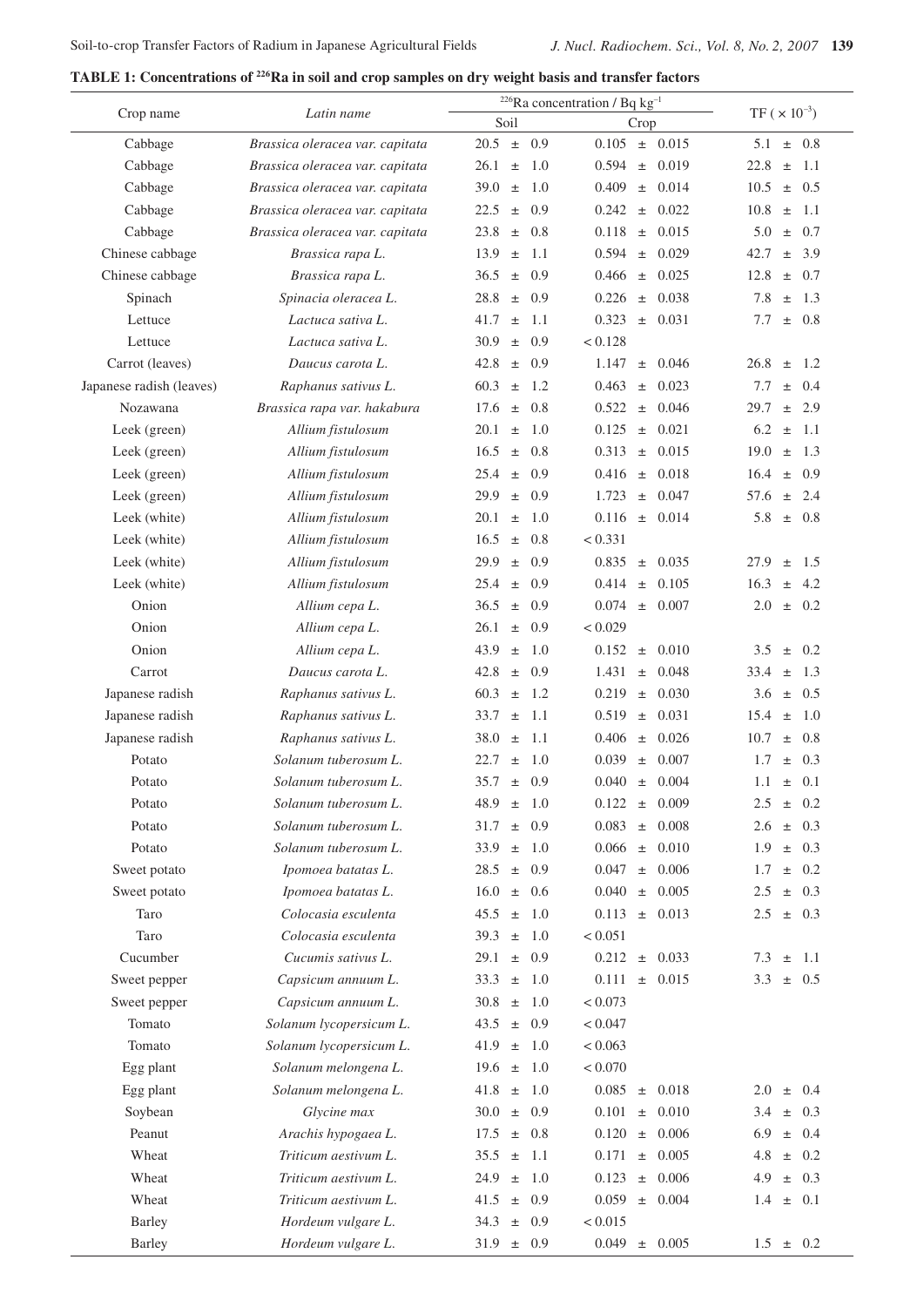

**Figure 3.** Correlations between concentration of <sup>226</sup>Ra and those of <sup>232</sup>Th and <sup>238</sup>U in soil samples collected in northeastern (left) and southwestern (right) parts of Japan.

| Crop                   | Number of<br>data | $AM^a$                           | $GM^b$                 | 95% confidence range                      | Reference      |
|------------------------|-------------------|----------------------------------|------------------------|-------------------------------------------|----------------|
| Cabbage                | 4                 | $(4.0 \pm 2.7) \times 10^{-1}$ c |                        |                                           |                |
|                        | 8                 | $(3.8 \pm 1.1) \times 10^{-1}$ c |                        |                                           |                |
| Spinach                | 7                 | $9.6 \times 10^{-3}$             |                        |                                           | $\overline{c}$ |
|                        | 6                 | $1.3 \times 10^{-2}$             |                        |                                           | 2              |
| Chinese cabbage        | 9                 | $1.4 \times 10^{-2}$             |                        |                                           | $\overline{c}$ |
|                        | 8                 | $2.0 \times 10^{-2}$             |                        |                                           | 2              |
| Mixed green vegetables | 9                 |                                  | $4.9 \times 10^{-2}$   | $2.5 \times 10^{-3} - 9.8 \times 10^{-1}$ | 3              |
| Spinach                | $\overline{4}$    |                                  | $< 2.1 \times 10^{-2}$ |                                           | 4              |
| Cabbage                | 8                 |                                  | $< 2.2 \times 10^{-2}$ |                                           | 4              |
| Vegetables             | 96                |                                  | $2 \times 10^{-2}$     |                                           | 5              |
| Leafy vegetables       | 13                | $1.6 \times 10^{-2}$             | $1.2 \times 10^{-2}$   | $3.0 \times 10^{-3} - 5.2 \times 10^{-2}$ | This study     |
| Cabbage                | 5                 | $1.1 \times 10^{-2}$             | $9.2 \times 10^{-3}$   | $2.6 \times 10^{-3} - 3.2 \times 10^{-2}$ | This study     |
| Chinese cabbage        | 2                 | $2.8 \times 10^{-2}$             |                        |                                           | This study     |

|  |  |  |  |  |  | TABLE 2: TF-Ra data in green vegetables |
|--|--|--|--|--|--|-----------------------------------------|
|--|--|--|--|--|--|-----------------------------------------|

<sup>a</sup>Arithmetic mean. <sup>*b*</sup>Geometric mean. <sup>*c*</sup>Recalculated value from fresh weight basis TF to dry weight basis.

we obtained 10–76% in the southwestern part (geometric mean: 42%) and 11–77% in the northeastern part (geometric mean: 52%). The results implied that half of the total <sup>226</sup>Ra in agricultural soils was from phosphatic fertilizers.

In the radiochemistry procedures for 226Ra measurements in the crops, Ba was used as a yield tracer of  $^{226}$ Ra, and the recovery throughout the separation procedure was more than 97% for all the samples. The DL was lowered since a 15-g ash sample was used; that is, the DL obtained was about 0.7 Bq kg–1 ash. If 5-g ash samples were used as recommended in the standard method,<sup>6</sup> the DL would be 2 Bq  $kg^{-1}$ -ash. Unfortunately, even though we lowered the DL, <sup>226</sup>Ra concentrations for 9 crop samples could not be measured in the present study. For measurable crop samples, the values ranged from 0.039 to 1.72 Bq kg<sup>-1</sup>-dry (geometric mean: 0.19 Bq kg<sup>-1</sup>dry) as listed in Table 1; the values were much lower than those in the soils. Although Bettencourt et al.<sup>1</sup> reported that  $^{226}Ra$ uptake depends on its concentration in the soil, we observed no correlation between 226Ra concentrations in soil and crops in this study, possibly due to inclusion of many crop types.

Concerning leek samples, we compared <sup>226</sup>Ra concentrations in green and white parts but t-test results showed no difference between them.

**3.2. Soil-to-crop transfer factor of <sup>226</sup>Ra.** Using the obtained data for 226Ra in the 42 crops and the data for associated soil samples, we calculated the TFs. The TF can be quantified as

TF =  $\frac{\text{Element concentration in the edible parts at harvest (Bq kg<sup>-1</sup>-dry or mg kg<sup>-1</sup>-dry)}{\text{Element concentration in the soil (Bq kg<sup>-1</sup>-dry or mg kg<sup>-1</sup>-dry)}}$ 

The results ranged from  $1.1 \times 10^{-3}$  to  $5.8 \times 10^{-2}$  with a geometric mean of  $6.4 \times 10^{-3}$  (Table 1). These data were within the 95% confidential range of TF-Ra for several crops as reported in the TRS-364.<sup>3</sup> The TFs of leafy vegetables (cabbage, lettuce, etc.) had the highest values (geometric mean: 1.2  $\times$  10<sup>-2</sup>) compared to other crop types, i.e., root vegetables, fruit vegetables, legumes, cereals, and allium species. Then the values for leafy vegetables were compared with reported values; these are summarized in Table 2. Except for the results reported by Bettencourt et al.,<sup>1</sup> the reported values<sup>2-5</sup> were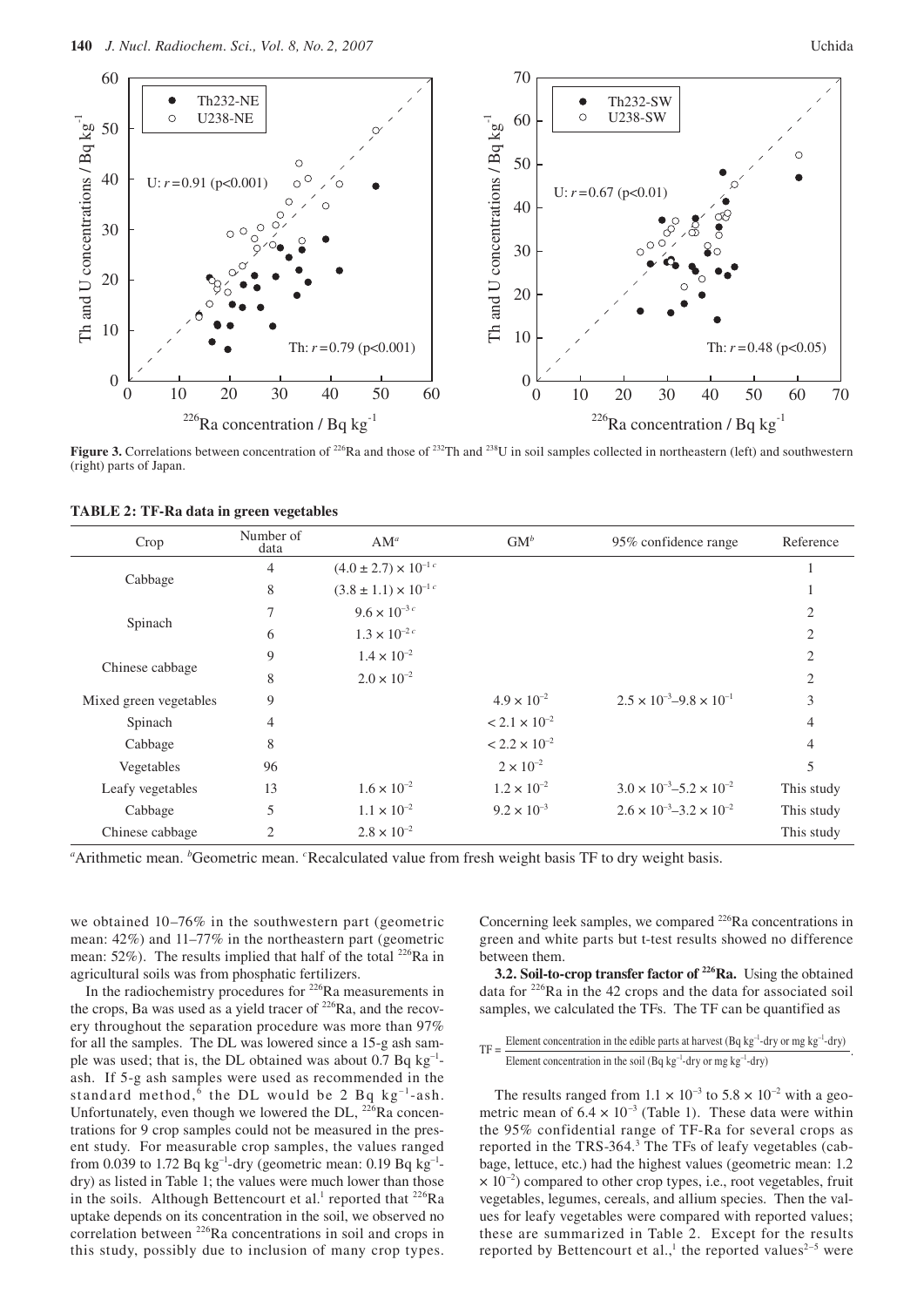

**Figure 4.** Correlations between TFs of alkaline earth metals for upland field crops.

almost the same as those in this study, i.e., on the order of  $10^{-2}$ .

Since reported TFs of Ra are limited, we also measured TFs of Mg, Ca, Sr, and Ba which are in the same alkaline earth metal group. Comparison allowed us to clarify similarities in distribution of the TF values for Ra and these elements. Correlations between TFs of each element are plotted in Figure 4. Among the TFs of alkaline earth metals, t-test results showed no correlation for TF-Mg with other alkaline earth elements, while TF-Ca and TF-Sr showed the highest correlation  $(r = 0.92, p < 0.001)$ . It is well known that Mg and Ca are essential elements for plants but their roles are different, so some difference in TF correlation was reasonable.

Relatively high correlations with TF-Ra ( $p < 0.001$ ) were found in the following order: TF-Ba  $(r = 0.85)$  > TF-Sr  $(r =$  $0.83$ ) > TF-Ca ( $r = 0.75$ ). Except for Mg, TFs of elements next to each other in the periodic table, i.e., Ca-Sr, Sr-Ba, and Ba-Ra, showed higher correlations, possibly because their chemical properties are closer with respect to ionic radius, crystalline structure, and solubility. For instance, the ionic radius of Ra is 1.43 Å while that of Ba is 1.35 Å, so they are very close to each other; Since Ca is an essential element, Sr, Ba, and Ra might alternatively be absorbed by plants. Vandenhove et al. $<sup>11</sup>$ </sup> reported that Ba is considered a better tracer for Ra than Sr, given the significant linear correlation found between the TF-Ba and TF-Ra in tracer studies although the regression curve does not have 1:1 slope as we observed in this study. Under agricultural environment conditions, TF-Ba would also be a

good analogue of TF-Ra. However it should be noted that the range of TF-Ba was wider than that of TF-Ra.

In the present study, we measured TFs of Ra in various crop samples; however, it is difficult to compare area differences in Japan because each crop type did not have a large enough sample size. Further studies are needed for upland crops.

**Acknowledgement.** This work has been supported by the Agency for Natural Resources and Energy, the Ministry of Economy, Trade and Industry (METI), Japan.

#### **References**

- (1) A. O. Bettencourt, M. M. G. R. Teixeira, M. D. T. Elias, and M. C. Faisca, J. Environ. Radioactivity **6**, 49 (1988).
- (2) E. Yunoki, T. Kataoka, K. Michiro, H. Sugiyama, M. Shimizu, and T. Mori, J. Radioanal. Nucl. Chem. **174**, 223 (1993).
- (3) International Atomic Energy Agency, *Handbook of Parameter Values for the Prediction of Radionuclide Transfer in Temperate Environments,* Technical Report Series 364, IAEA, Vienna (1994).
- (4) T. Sasaki, Y. Tashiro, H. Fujinaga, T. Ishii, and Y. Gunji, Japanese J. Health Phys. **37**, 208 (2002) (in Japanese with English abstract).
- (5) S. C. Sheppard, M. I. Sheppard, J. C. Tait, and B. L. Sanipelli, J. Environ. Radioactivity **89**, 115 (2006).